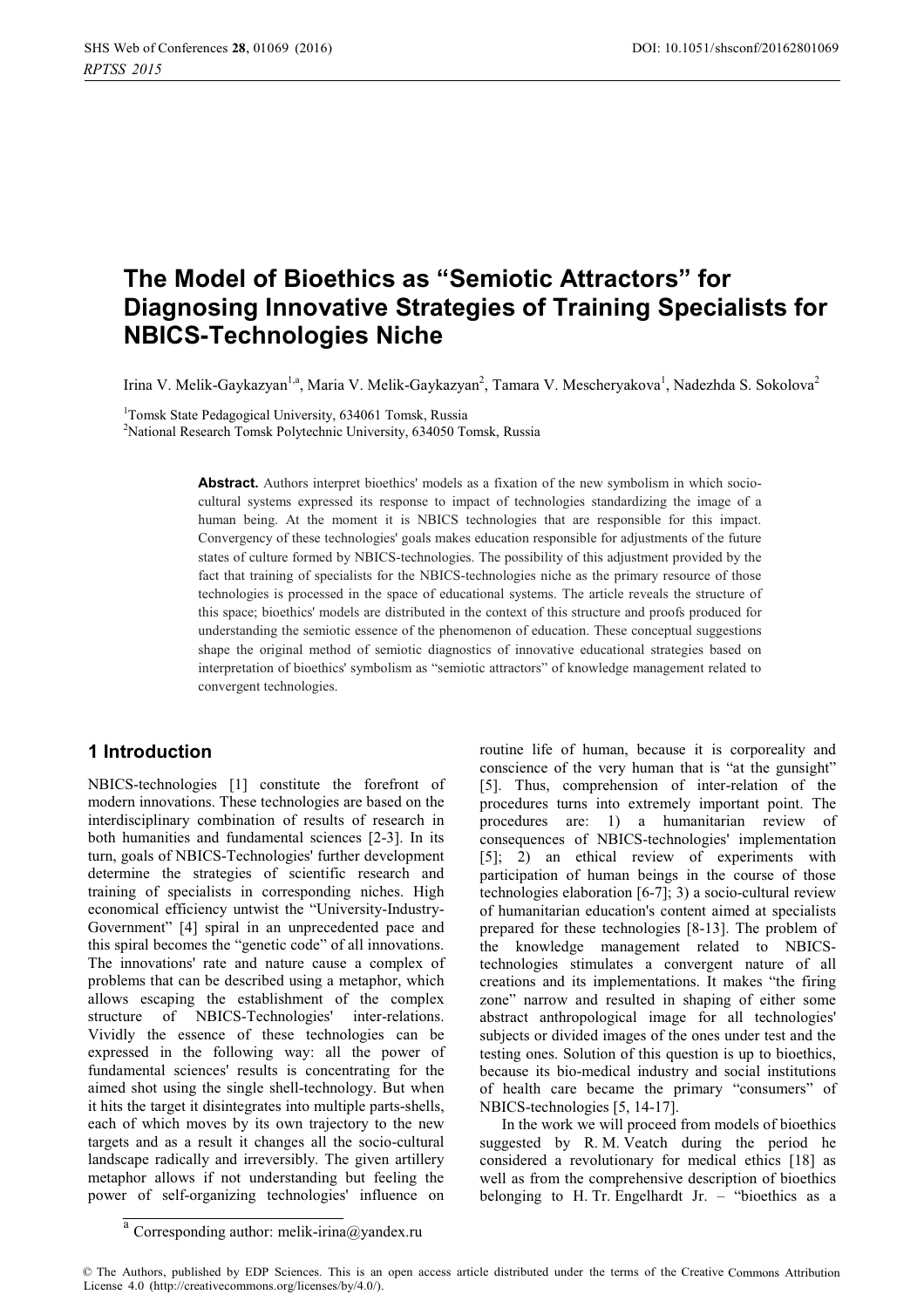plural noun" [19]. We consider the reproach, flung at bioethics just recently, to be very remarkable. It makes the title of T. Chamber's book, "The Fiction of Bioethics" [20]. Its author came to this conclusion on the grounds that it is only the modern fiction that deals with the real problems of bioethics while "philosophers contemplate fictional accounts" [20].

This verdict is matched with our hypothesis on bioethics fixing the new symbolism, generated by NBICS-technologies, while the philosophy defect is its inability to engage precision methods of natural science to measure this symbolism in a relevant way.

## **2 The problem of correlation between plurality and singularity in bioethics and education**

Models of ethical medicine were developed by R. M. Veatch on the grounds of summarizing practical situations started to arise under the influence of different interpretations of ethically acceptable doctor-patient relationship, in which the one is under test and the other is a testing one [18, 21]. It is worth emphasizing that it was summarizing to empirical experience and was related to communicative roles in the whole world of biomedical practice. While the requirements to the quality of medical care and medical duty were equal, communicative doctor-patient relationships were multiple:

- 1. a competent doctor vs. a profane patient (Priestly Model);
- 2. equitable colleagues or "friends" (Collegial Model);
- 3. a doctor-researcher vs. a patient solely responsible for adopting the role of a high-tech procedure "consumer" (Engineering Model);
- 4. partners in a joint treatment or research, similar to people married by love, and of convenience (Contractual Model).

It is clear the same individual being a doctor and/or patient in different situations can play any of the roles listed above. But if an individual has a choice for migration all along the spaces of bioethics' models, an organization is unable to collect all these models "under one roof". It results in a problem for knowledge management because, depending on the models adopted, the knowledge spiral will untwist in a specific way. Moreover, the new knowledge in the learning organization will be actualized in a different way [22]. However, in actuality of managerial decisions for a certain organization plurality of individual, preferences often will be absorbed by unambiguous understanding of what is the good, good society, true knowledge and right living. When this unambiguity meets the actual life philosophy that was called to explain the phenomena listed, it turns into a "fiction", and in the frameworks of specific concepts, they are very rarely considered "as a plural noun". For decision-makers there is always something better, truer, righter. By the way, bioethics' models, developed by R. M. Veatch, were presented to defend benefits of a Contractual Model among other ones. Analytical structures ordering pluralism of conceptions are able to overcome prejudices and preferences. Before switching to these structures let us settle the phantom conditions of unambiguity (Table 1), which is actual in the content of convergent technologies standardizing the human being.

**Table 1.** Fictional conditions of singularity in bioethics and education.

| Bioethics, if                | Education, if                 |
|------------------------------|-------------------------------|
| There were unambiguous       | unambiguous<br>There were     |
| of concepts<br>definitions   | definitions<br>of<br>concepts |
| "health" and "standard"      | "education"<br>and            |
|                              | "knowledge"                   |
| All the people would take    | All the students would take   |
| their own/another's health   | their own education           |
| responsibly                  | responsibly and all the       |
|                              | teachers take their students' |
|                              | education and upbringing      |
|                              | responsibly                   |
| Each patient would have      | Everywhere and always         |
| one disease                  | education would have the      |
|                              | same set of goals, methods    |
|                              | and technologies              |
| All methods of treatment     | All methods of education      |
| were accessible for all the  | were accessible for all the   |
| patients equally             | students equally              |
| Doctor's actions were        | Teacher's actions were        |
| always in accordance with    | always in accordance with     |
| patient's wishes             | student's wishes              |
| Each patient would           | Each student would            |
| understand his/her wishes    | understand his/her wishes     |
| and formulate them in a      | and formulate them in a       |
| unambiguous way              | unambiguous way               |
| Each patient was always      | All the students would have   |
| capable and got no relatives | equal abilities and all the   |
|                              | parents foster their children |
|                              | in the same way               |
| Unbearable pain was          | Period of education for each  |
| exterminated, each lifetime  | student were the same and     |
| was equal and death was      | learning was easy             |
| easy                         |                               |

Content of Table 1 shows that the problems of bioethics and the theory of education are close. The both of these humanities are based on ethics' ideas [20]. These ideas are ordered and assign their own directions of human aspirations (Table 2).

**Table 2.** Axiological interpretation of ethics' basic ideas [23].

|       | <b>Particularism</b>                                                                                                                  | Universalism                                                                                                                      |
|-------|---------------------------------------------------------------------------------------------------------------------------------------|-----------------------------------------------------------------------------------------------------------------------------------|
| Ī     | A human being<br>contributes to her/his<br><i>own</i> goals on the basis<br>of his/her own<br>understanding of the<br>good            | A human being<br>contributes to her/his<br><i>own</i> goals on the basis<br>of what each rational<br>person considers the<br>good |
|       | Hedonism                                                                                                                              | Perfectionism                                                                                                                     |
| Other | A human being<br>contributes to the <i>other</i><br><i>ones'</i> goals on the basis<br>of his/her own<br>understanding of the<br>good | A human being<br>contributes to the<br>other ones' goals on<br>the basis of what each<br>rational person<br>considers the good    |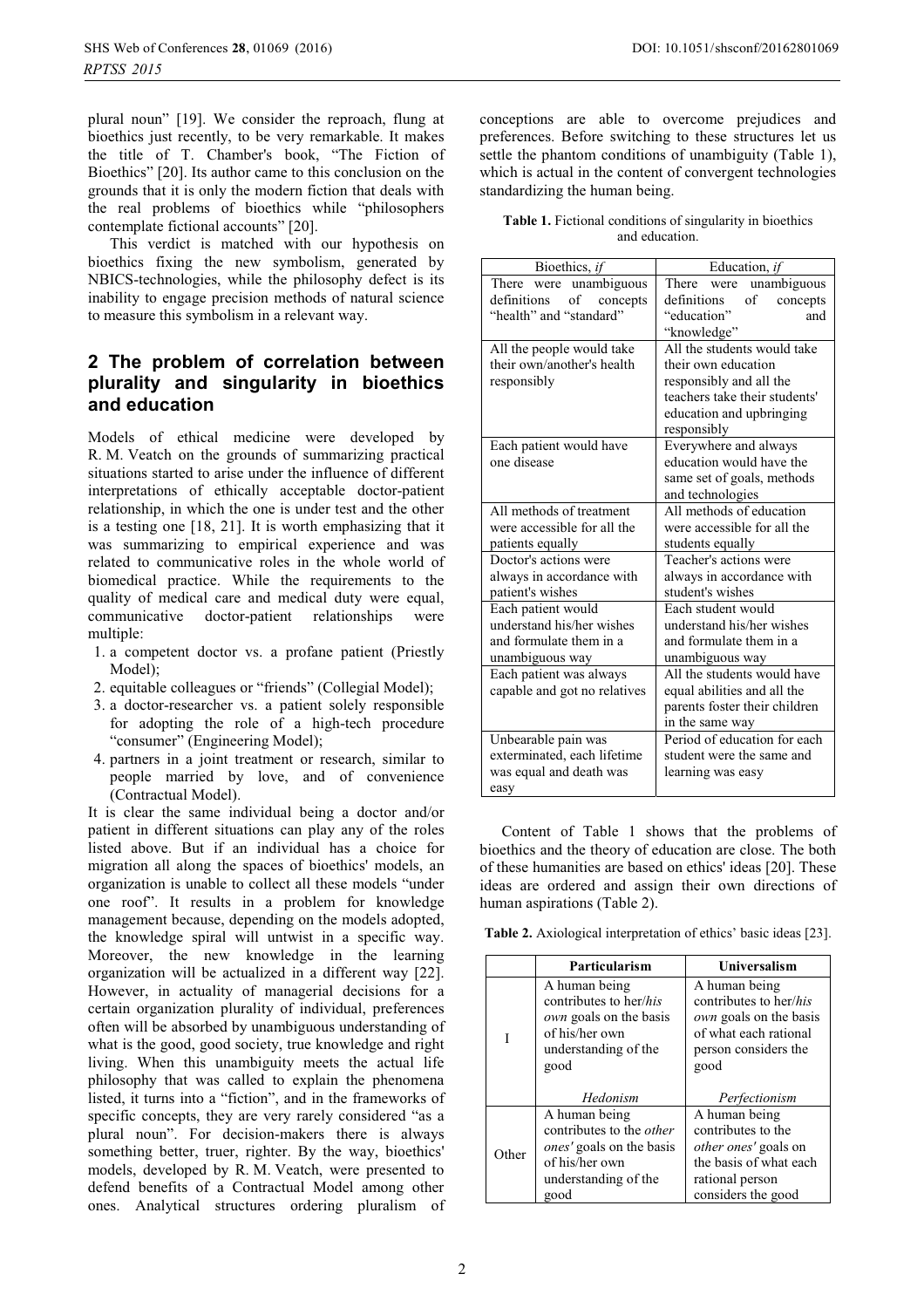| <i>Utilitarism</i> | Altruism |
|--------------------|----------|

All the space of morality is divided with irresistible limit. The essence of delimitation is either they understand the good as one for all and the universal for all or particular one, i.e. private, varying depending on the ideological choice of personality or individual groups. The second antithesis is the understanding of the right behaviour aimed either at serving the interest of other people or at achieving individual goals and selffulfillment of a personality. Alternative variants of understanding the good and goals of actions shape four basic ethical systems: Altruism, Perfectionism, Hedonism and Utilitarism. Ethics of merciful love and good, ethics of self-perfection, ethics of enjoyment, ethics of use – every one of it has equal rights to exist, but every one creates its own program of the moral life, hence, different ideas of fostering, which can lead to different forms of sublimations and deviations.

Considering correlation of goals (Table 1) from the point of view of a doctor or a developer of new technologies, represented in bioethics' models, allow uncovering the following correspondences. An authoritarian role of a doctor in Priestly Model is sanctified with high morals of altruism, while an unbiased role of a doctor/researcher in an Engineering Model gets into intersection of aspirations for individual goals and freedom of individual choice between due and desired. But in the same intersection of hedonism there are efforts and freedom of creativity peculiar to creators of the new knowledge. In this case those who are involved in innovations' promotion of knowledge in other areas will be forced to build collegial relationships from positions of perfectionism, while those who are concentrated on implementation of the new knowledge into technologies, potentially implemented at a wide area, "get" into the ethical frame of utilitarism. At the same time any specialist cannot change his/her personal "ethical clothes" depending on specifics of his/her professional practice. Bioethics' models used to solve the very moral dilemma, when the unambiguously realized doctor's duty changed

in a revolutionary way. The solution, obtained by bioethics, is applicable to education of specialists trained for the NBICS-technologies niche, because communicative models are related to the organizational apparatus of the definite innovations' development stage: obtaining the new scientific knowledge, its interdisciplinary promotion, its implementation into a production and humanitarian review of its consequences in the definite cultural context.

## **3 Symbolism of bioethics and "semiotic attractors" of innovative educational strategies**

The essence of bioethics' symbolism is that it became a form of culture protecting individuality against any total impact [21]. This symbolism is exceptionally actual for understanding semiotic bounds related to innovative educational strategies. Given bounds show its worth within a frame of reference determined in Table 2. The presented semantic of goals forms two axes. The axis "Freedom to understand what is the good"/"dependence on understanding of the good by others" sets a horizontal division, while the axis "activity as a contribution to its own goals/passivity as a contribution to others' goals" sets a vertical division. This co-ordinates shape the model presented in Figure 1.

It is worth mentioning that presented axes look like abscissas and ordinates only because of picture's sketchiness. Actually, the model is not two-dimensional and flat since "freedom" and "passivity" are not negative values of "dependency" and "activity". It is a fourdimensional phase space of education containing attractors shaped by NBICS-technologies' goals. Areas of these attractors asymptotically approach the very axes, i.e. they are not placed at the "central" locuses of quadrants corresponding to "extremums" of its moral grounds. At the same time development of NBICStechnologies require that the context of its creation would be morally defined since each novation will be met with a bioethics' review protecting individuality



*Passivity* (contribution to others' goals)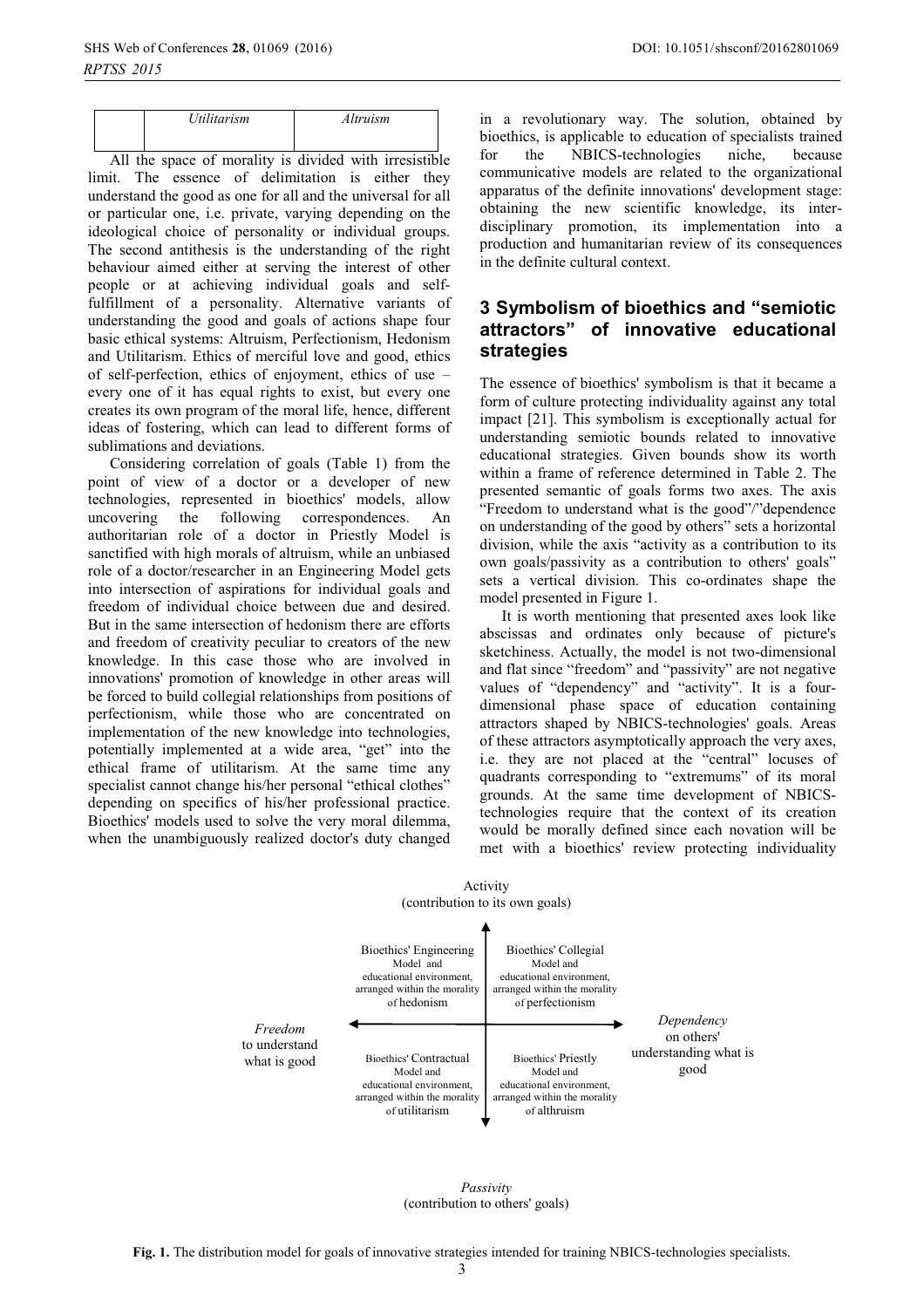### against non-predictable

modifications of it and manipulations with it. These concerns of bioethics correlate with many trends in symbolism of modern culture – medicinization of a cultural language [24], bioesthetics, hybridization of natural and artificial forms of life in the art [25], embodiment of social altruism's images in new types of volunteerism [26]. All listed is the semiotic expression of social responses to the impact of NBICS-technologies. The same responses are pointers at those borderlands on which they lose the feeling of connection with cultural codes and understanding of the intellectual traditions' "language" nurtured in the culture. At all ages and all cultures, education was the connecting link of the past and the future. Indeed, this is the link not between the actual past and future, but between symbols of the past (because in fact nobody remembers the distant past) and symbols of the future (since nobody knows the actual future yet). It turns education into interpretation of such symbols from a position of the present time which uncovers the semiotic essence of education. The given substance allows assuming that detection of "semiotic attractors" is also applicable to determination of goals of innovative educational strategies leaving behind the rate of NBICS-technologies' novations. Such definition would be optimal if humanities had experience of numerical measurements since methods of non-linear dynamics for determining attractors are numerical methods. It is strangely enough, but this problem with numerical measurements can be solved exactly for elaboration of strategies related to training specialists for the NBICS-technologies niche.

Therefore, moral grounds of educational environment (Figure 1) set the semantics - a communicative system, illustrated by the bioethics' model, determine the syntactics - the prognostic potential of knowledge management in transdisciplinarity of convergent technologies, set the pragmatics. It is beyond exception that education is the information system, in which all the stages of the information process take place – from generation of information, while science creates new knowledge and encodes it into methodical support of the course of studies, to replication of operator work's results, while preparing graduates. Structural levels of the educational system set the channels of information transmission, which characteristics are defined by communication channels distributing roles of education subjects. Similar characteristics of the information system integrate all the components of knowledge management. Information theory is rich in developed methods of many characteristics' calculation. In the stated semiotic nature of education we use three characteristics: value of information (dependency from probability of reaching a goal), quantities of information and information efficiency (the value of quantities of the information ratio). Distribution of goals, presented at Figure 1, points at possibility of using the value of the information characteristics, such as the communicative structure and the volume of the course of studies, to use quantities of the information characteristic and demands of a specialist to use the information efficiency

characteristic. Undoubtedly, the usage of each characteristic will not be a single one, since each of semiotic components has multiple embodiments in educational systems. To determine attractors on the grounds of information characteristics, the fundamental point will consists in that all these characteristics are probabilistic. Hence, its values are ranged from zero to one. It allows using a vector value, which is necessary for determining the attractor. In the observed case this role is played by the vector of a unit circle. "The start" of such vector is placed at the intersection of axes and its value is defined by values of probabilistic characteristics of information, while the location of "the edge" may predict the measure of correlation between goals of the offered education and the "product" formed by this education.

It is essential to emphasize one more aspect of presented semiotic diagnostics. The cultural result of education depends on how the format of its upper level is adjusted, since exactly its requirements of "input control" determine parameters of lower levels' results. Attractors, established in the educational space, are able to point at actual aspirations of NBICS-technologies by locus, in which specialists' training will be of demand. And the most important moment is which will be the hierarchy of such education's priorities. The locus (Figure 1) of Priestly Model corresponds with interests of education aimed at maintaining traditions. In the most of its manifestations this educational environment achieve the maximum quality, but due to its traditionality it is of little demand in the NBICStechnologies niche. The locus, following perfectionism ideas, shape leader qualities and aim at sustainable achievement of personal success in the changing social conditions. Correspondence of this locus to the Collegial Model manifests itself in firmly acquired skills for teamwork. The mood of this educational environment is in high demand for training specialists involved in promotion of innovations and implementation of new ideas. As for creators of ideas and developers of custom solutions, they are shaped in hedonism based environment, since the hard path of creativity may be mastered by the personality able to enjoy this activity. However, concentration at creative enthusiasm is accompanied with indifference to the interests of others. This character at the Engineering Model is met suspiciously by bioethics. The freedom to decide individually what is good contains the threat of many deviations [20]. In the context of bioethics' purposes aimed at prevention of negative consequences caused by unexampled innovations, the most preferable is the locus of the Contractual Model, since all interests of NBICStechnologies' subjects are assumed to be equal and fixed by agreements. The disadvantage is each particular problem is solved in a situational way that contradicts the interests of S-technologies as it restrains the rate of its dynamics. Therefore, the cultural tradition sees the top of education in the contexts of altruism The science associates its ascents with the creative origins of the Engineering Model. The convergent technologies